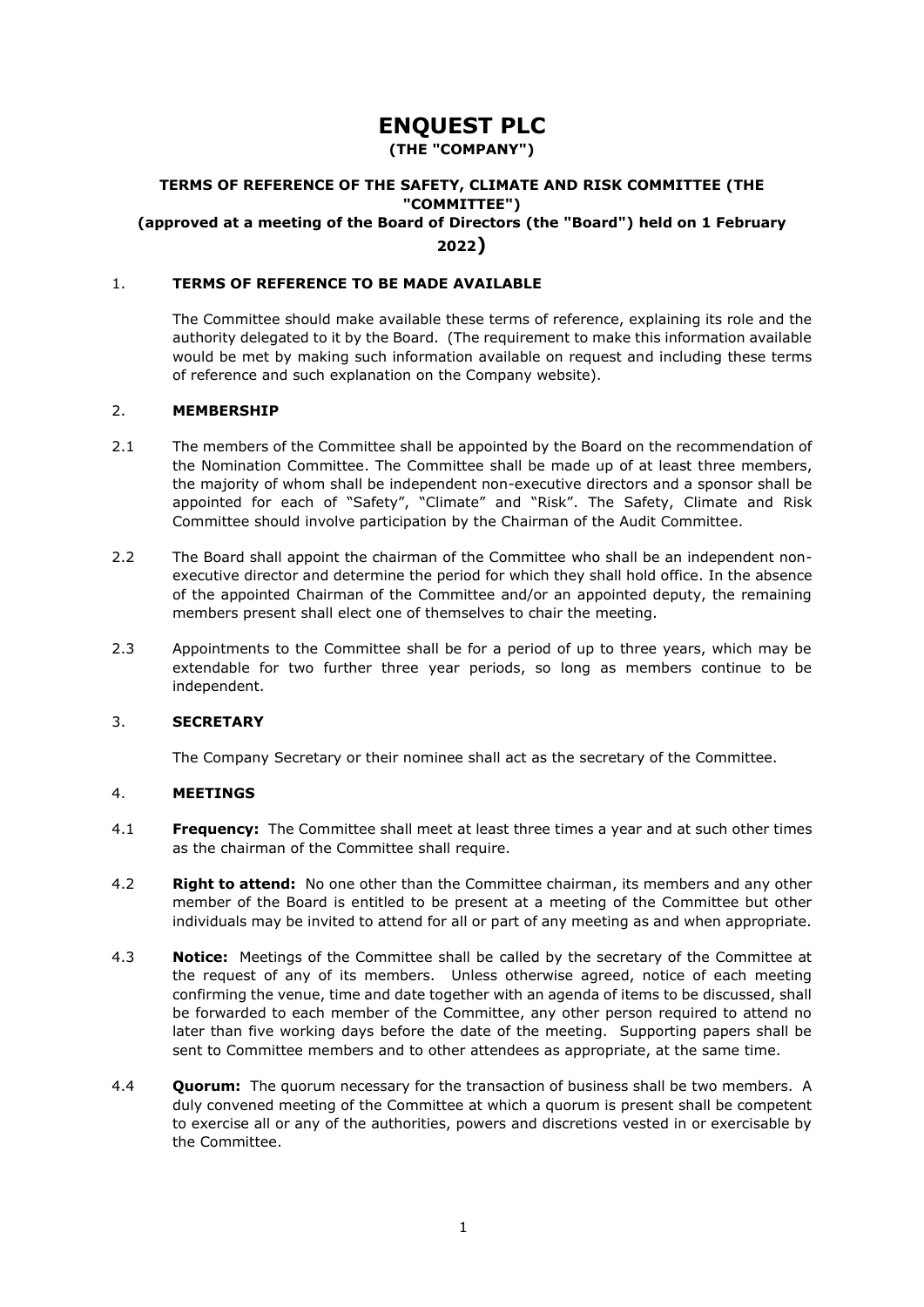4.5 **Minutes:** The secretary of the Committee shall minute the proceedings and resolutions of all Committee meetings, including the names of those present and in attendance. Minutes of Committee meetings shall be circulated promptly to all members of the Committee and, once agreed, to all members of the Board unless a conflict of interest exists.

# 5. **DUTIES**

The Committee members are reminded of the overarching duties that they have as directors of the Company under the Companies Act 2006. In addition, they have the following specific duties as regards their membership of the Committee.

- 5.1 The Committee shall:
	- undertake an in-depth analysis of specific risks in relation to the company, as may be requested by the Board or determined by the Committee from time to time
	- support the implementation and progression of the Group's Risk Management framework
	- conduct detailed reviews of key-nonfinancial risks not reviewed within the Audit Committee
	- annually review the adequacy of the framework of policies and guidelines for the management of Occupational Health & Hygiene, Personal & Process Safety and Environment ("HSE"), including asset integrity matters within the Group and evaluate the effectiveness of the Group's policies and systems for identifying and managing HSE risks within the Group's operations
	- assess the policies and systems within the Group for ensuring compliance with HSE regulatory requirements
	- assess the performance of the Group with regard to the impact of HSE decisions and actions upon employees and other third parties and also assess the impact of such decisions and actions on the reputation of the Group and make recommendations to the Board on areas for improvement
	- evaluate and oversee, on behalf of the Board, the quality and integrity of any reporting to external stakeholders concerning HSE matters
	- where it deems it appropriate to do so, appoint an independent auditor to review performance in regard to HSE matters and, where appropriate, make recommendations to the Board concerning the same
	- assess the Group's exposure to managing risks from climate change and review actions to mitigate these risks in line with its assessment of other risks
	- review and monitor the Group's decarbonisation/emissions reduction and asset integrity activities, including reviewing the adequacy of the associated framework
	- review targets and milestones for the achievement of decarbonisation objectives
	- if requested by the Board:
		- o advise the Board on the company's overall risk appetite, risk culture and risk tolerance and strategy, taking account of the current and prospective macroeconomic and financial environment and the company's strategic tenets